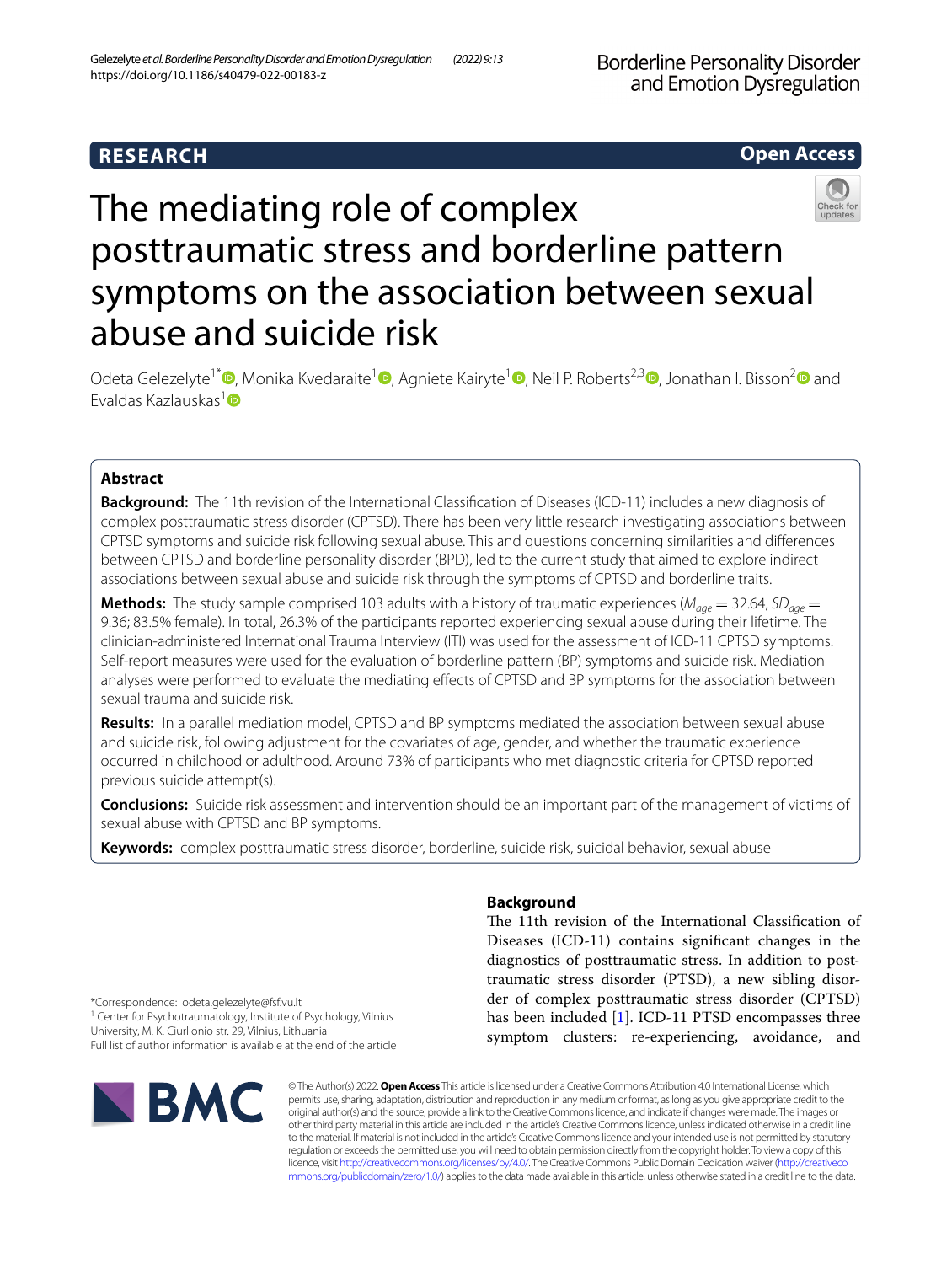persistent perception of the heightened current threat. CPTSD is diagnosed when, in addition to all PTSD symptoms, a person experiences clinically signifcant levels of disturbances in self-organization (DSO), namely diffculties with afect regulation, negative self-concept, and disturbed relationships [\[1](#page-6-0)]. Both PTSD and CPTSD may develop following exposure to an event or series of traumatic events and cause signifcant functional impairment. A person can be diagnosed with either PTSD or CPTSD, but not both.

There was also a significant change in the diagnostics of personality disorders in the ICD-11 [\[2](#page-6-1)]. Instead of categorical description, a personality disorder is conceptualized along a general dimension of severity (mild, moderate, severe) and a fve-domain dimensional trait model [[1\]](#page-6-0). However, the ICD-11 revision also includes a specifcation of borderline pattern (BP) specifer, retaining close consistency with the DSM-5 criteria for borderline personality disorder (BPD) [[3\]](#page-6-2).

The proposal of the new CPTSD diagnosis raised questions about its overlap with borderline personality disorder [[4\]](#page-6-3). Despite the debate, diferences between CPTSD and BPD have been noted descriptively as well as demonstrated empirically [[5\]](#page-6-4). Emotional lability and dyscontrol, unstable, fragmented sense of self, and unstable relationships are characteristic of BPD. Whereas, difficulties in self-calming or/and emotional numbing when faced with stressors, stable, persistent sense of worthlessness, and stable avoidance and detachment from relationships are specific to CPTSD  $[5]$  $[5]$ . The results of a study using network analysis revealed that CPTSD represented related symptoms, but BPD symptom network was rather sparse and weakly connected to CPTSD symptoms [\[6](#page-6-5)]. Another research using latent class analysis approach has demonstrated that CPTSD symptoms are distinguishable from BPD symptoms [[7\]](#page-6-6). However, other analyses in various samples have also shown some overlap between symptom profiles of CPTSD and BPD  $[8, 9]$  $[8, 9]$  $[8, 9]$  $[8, 9]$ . Here it is important to note that most of the studies following the official diagnostic guidelines of the ICD-11 CPTSD have used self-report measures to assess the symptoms. Participants might fnd it challenging to evaluate their DSO symptoms accurately, based on simply worded self-report items, and diferentiate them from BPD symptoms, as understanding such nuances requires clinical judgment. More in-depth clinical assessment could provide more accurate results, and the overlap between the CPTSD and BPD might actually not be that high.

Another proposed diference between CPTSD and BPD is related to suicidal behavior. Previous studies demonstrated increased odds of self-harm, suicide ideation, and attempts in BPD patients [\[10\]](#page-6-9). It is claimed that in CPTSD, suicide risk is lower, and self-harm behavior is less frequent [\[11\]](#page-6-10). Some research showed that suicidal and self-injurious behaviors were central to BPD but not CPTSD [[12\]](#page-6-11). In another study, after conducting latent class analysis, it was found that almost half of the individuals in the BPD class endorsed self-harm or suicidal behaviors, while this percentage was much lower in the PTSD and CPTSD groups [\[7](#page-6-6)]. Although there is evidence that PTSD is a risk factor for suicide ideation, suicide attempts, and deaths by suicide  $[13-15]$  $[13-15]$  $[13-15]$ , there is a significant lack of studies exploring associations between a new diagnostic category of complex posttraumatic stress and suicide risk.

Sexual abuse is a risk factor for the development of both complex PTSD and borderline personality disorder. Meta-analyses showed that sexual abuse was associated with fve times greater odds of receiving a BPD diagnosis among young people [\[10](#page-6-9)]. Childhood sexual abuse specifcally increases the risk for the development of BPD [[16\]](#page-7-1). In one study, CPTSD diagnosis, in comparison to PTSD diagnosis, was associated with experiencing adult sexual assault and other unwanted sexual experiences  $[17]$  $[17]$ . These findings were in line with another study, which reported 8% PTSD and 43% CPTSD prevalence among treatment-seeking adult victims of childhood sexual abuse [[18](#page-7-3)]. Another study also found signifcant associations between childhood sexual abuse and increased risk for heightened PTSD, DSO, and BPD symptoms [\[8](#page-6-7)].

Moreover, there is evidence of a relationship between sexual abuse and suicide risk among people with BPD. For example, in one study, it was observed that people with BPD who experienced prolonged childhood sexual abuse attempted suicide more often and demonstrated higher severity of non-suicidal self-injury than people with BPD with no prolonged child sexual abuse [\[19](#page-7-4)]. In addition, suicidal BPD patients report experiencing signifcantly more events related to sexual abuse than nonsuicidal patients with BPD [[20\]](#page-7-5).

In summary, there is a growing body of evidence on the associations between sexual trauma and symptoms of borderline pattern (BP) and CPTSD, as well as suicide risk. Although theoretical understanding alongside a few studies provide us with some information on suicide risk being higher among individuals with BPD, in comparison to those with CPTSD, the empirical evidence is still very limited. As CPTSD is a new diagnosis, there is still very little research on the links between CPTSD and suicidality. Furthermore, to our knowledge, no studies have investigated these links using a clinician-administered interview for diagnosing ICD-11 CPTSD so far. For the development of specifc efective interventions, it is important to understand better the mechanisms that lead to higher suicide risk after experiencing sexual abuse. Therefore, the aim of the current study was to explore the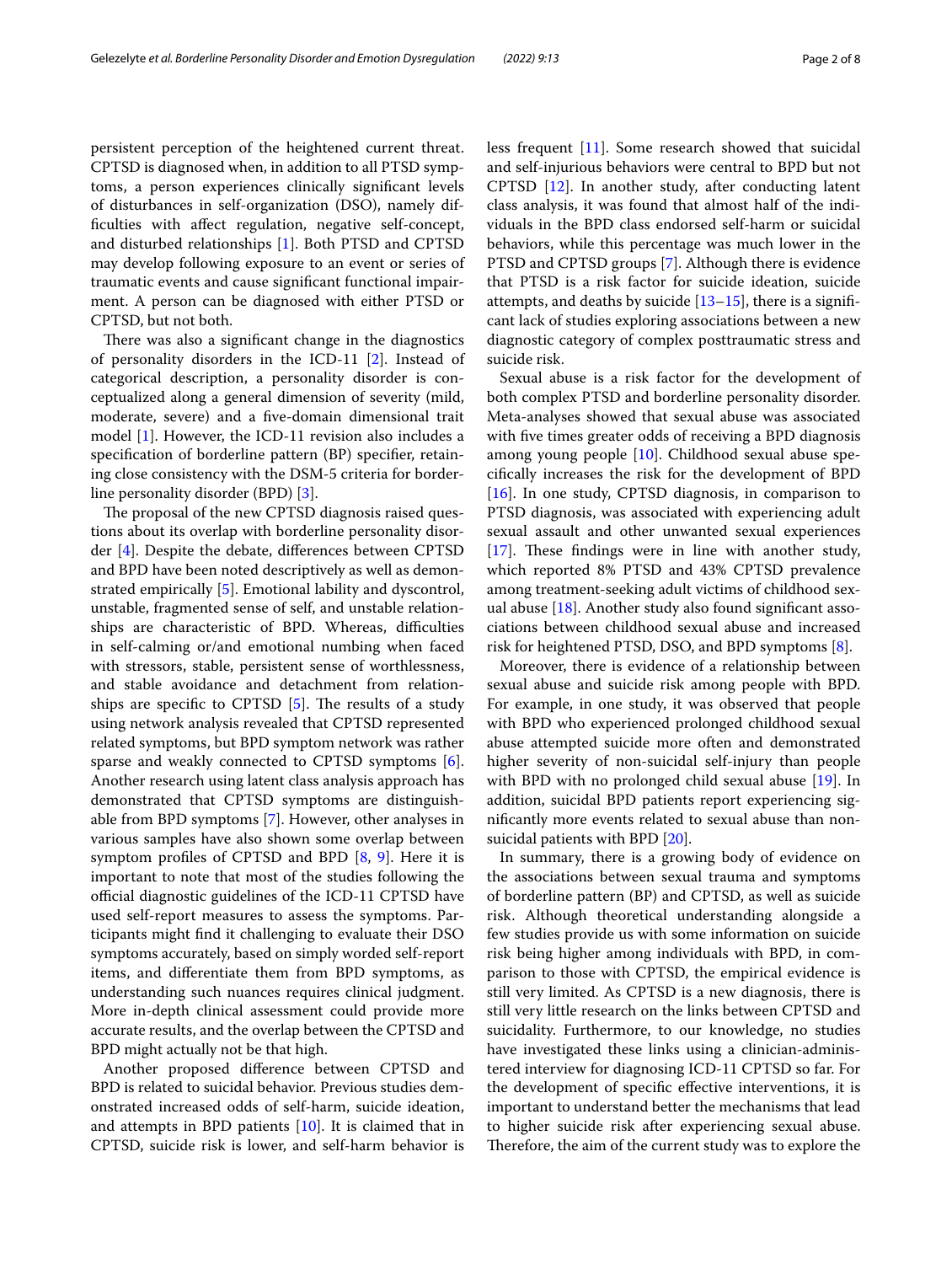mediating role of CPTSD and BP symptoms for the association between sexual abuse and suicide risk.

# **Methods**

# **Participants and procedures**

Participants were invited to take part in the study via social communication platforms and mental healthcare professionals across all regions of Lithuania. Inclusion criteria for this study were: (1)  $\geq$ 18-years-old, (2) experienced at least one traumatic event during lifetime, (3)  $\geq$ 3 months passed since the last experienced traumatic event, and (4) being able to communicate efectively in Lithuanian language. Data collection was divided into two parts: (1) flling in the self-report measures in a survey and (2) participating in a diagnostic interview with a clinical psychologist or supervised Master's in Clinical Psychology student. All interviewers were professionally trained in how to administer and evaluate the International Trauma Interview (ITI). Data were collected from October 2020 to June 2021. Due to the COVID-19 (severe acute respiratory syndrome coronavirus 2, SARS-CoV-2) pandemic restrictions, the survey was taken using a secure online survey platform, and interviews were conducted via a videoconferencing platform. A more detailed description of the study procedure was reported previously [\[21](#page-7-6)].

The study sample comprised 103 adults, with age range from 18 to 54 years ( $M_{\text{age}} = 32.64$ ,  $SD_{\text{age}} = 9.36$ ), 83.5% were female. Most participants were Lithuanian (91.3%) and living in an urban area (94.2%). More than half (60.2%) of the sample had a university degree, 17.5% had a non-university higher education degree, and 19.4% had graduated from secondary education. Half of the participants (49.5%) were employed, 14.6% were studying, 15.5% were working and studying simultaneously, and one-ffth of participants (20.4%) were neither working nor studying.

# **Measures**

### *Posttraumatic and Complex Posttraumatic Stress Symptoms*

The International Trauma Interview (ITI)  $[22]$  $[22]$  is a semistructured diagnostic interview based on the ICD-11 PTSD and CPTSD symptom criteria. The ITI is comprised of a description of the index traumatic event(s) and PTSD and DSO symptom assessment sections.

The PTSD symptom assessment section contains the evaluation of the frequency and intensity of the following symptoms: (1) re-experiencing, (2) avoidance, and (3) sense of heightened current threat. Two items have to be evaluated in-depth for each symptom cluster. The severity of each symptom is rated by the interviewer on a fvepoint scale from absent  $(= 0)$  to extreme  $(= 4)$ .

The DSO symptom assessment section is comprised of the evaluation of (1) afective dysregulation (hyper- or hypoactivation), (2) negative self-concept, and (3) disturbances in relationships. DSO symptoms have to be considered to be trauma related to contribute to diagnosis. The severity of each symptom is evaluated on a five-point scale from not at all  $(= 0)$  to extremely  $(= 4)$ . The PTSD and DSO sections are followed by questions about functional impairment in the persons' social life, work, or any other important area in life.

A symptom is confrmed as clinically signifcant if at least one of the two items measuring the symptom is evaluated as ≥2. PTSD can be diagnosed if at least one symptom in each symptom cluster and functional impairment related to the PTSD symptoms are evaluated as  $\geq$  2. CPTSD is confirmed if all PTSD diagnostic criteria are met, and at least one symptom in each DSO symptom cluster and functional impairment related to the DSO symptoms are evaluated as  $\geq$ 2. The ITI requires trauma related DSO symptoms to have been present for at least three months for the diagnosis of the CPTSD. If the index trauma was recent but the individual has pre-existing trauma related DSO symptoms this would qualify.

In the current study, the intensity of the symptoms was evaluated by summing up the scores of each item from the PTSD and DSO symptom clusters. Scores for PTSD and DSO subscales may range from 0 to 24, giving a possible total ITI score range from 0 to 48. The psychometric properties of the Lithuanian version of ITI have previously been found to be robust [[21](#page-7-6)]. In the current analysis, the Cronbach's alpha coefficients of overall ITI ( $\alpha =$ .87), as well as of separate PTSD ( $\alpha = .81$ ) and DSO ( $\alpha =$ .84) sections, were good.

### *Symptoms of Borderline Pattern*

The Borderline Pattern Scale (BPS) [\[3\]](#page-6-2) was used to measure borderline personality pattern based on its description in the ICD-11. The BPS comprises four subscales, each with three items. The scale measures affective instability, maladaptive self-functioning, maladaptive interpersonal functioning, and maladaptive regulation strategies. Participants are asked to rate each item on a five-point scale from 'strongly disagree'  $(= 1)$  to 'strongly agree'  $(= 5)$ . The score of the BPS is calculated by summing all the scores of the scale (ranging from 12 to 60), with a higher score indicating more severe symptoms. The Cronbach's alpha coefficient of the total BPS in this sample was good ( $\alpha = .82$ ).

#### *Suicide Risk*

The Suicidal Behaviors Questionnaire-Revised (SBQ-R) [[23\]](#page-7-8) is a brief self-report measure used to evaluate four dimensions of suicidality. The first dimension is lifetime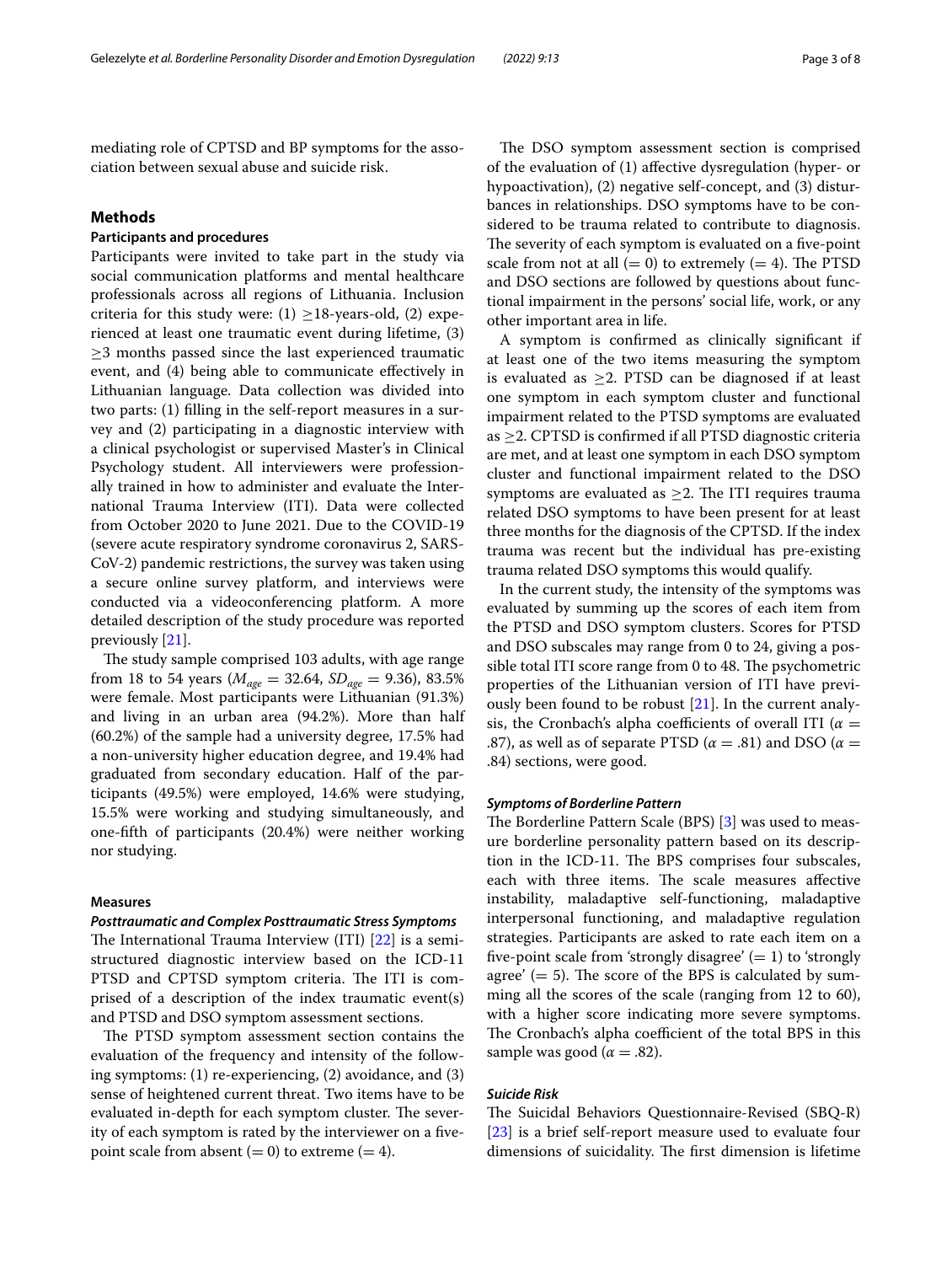suicide ideation, and suicide attempts evaluated using a four-point scale, from 'never'  $(= 1)$  to 'I have attempted to kill myself'  $(= 4)$ . The second dimension is the frequency of suicide ideation evaluated using a fve-point scale from 'never'  $(= 1)$  to 'very often'  $(= 5)$ . The third dimension is the threat of suicidal behavior evaluated by how often a person communicated about it to other people, using a three-point scale, from 'no'  $(= 1)$  to 'yes, more than once'  $(= 3)$ . The last dimension includes the likelihood of suicidal behavior in the future, evaluated on a seven-point scale from 'never'  $(= 0)$  to 'very likely'  $(= 0)$ 6). The final score of the SBQ-R is calculated by summing all items (ranging from 3 to 18). A higher score indicates more severe suicide risk. SBQ-R was used previously in studies in Lithuania  $[24]$  $[24]$ . The Cronbach's alpha coefficient of the total SBQ-R scale in the current study was good ( $\alpha = .81$ ).

# **Data Analysis**

An independent-samples t-test, chi-square test for independence (post hoc testing was carried out after choosing the Bonferroni-corrected p-value: .05/3=.017), and bivariate correlations were conducted for the descriptive analyses. Next, we performed mediation analyses [[25](#page-7-10)] with PROCESS macro v4.0 [\[26\]](#page-7-11) in SPSS v 26. In the current study, to analyze to what extent each variable mediates the efect between sexual trauma (no experience of sexual abuse=0, experience of sexual abuse=1) and suicide risk (total score), conditional on the presence of the remaining mediators, all variables of interest were simultaneously included in a single parallel mediation model. In the parallel multiple mediator model the mediators were allowed to correlate but not causally infuence another mediator in the model [\[27](#page-7-12)]. We frstly tested a parallel mediation model with the total scores of complex posttraumatic stress and borderline pattern symptoms included as mediators. Then, in the second model, the mediating role of the total scores of posttraumatic stress, disturbances in self-organization, and borderline pattern symptoms were tested. For the investigation of indirect efects, we selected the percentile method for bootstrapping with 10,000 bootstrap samples and 95% confdence interval  $[25, 27]$  $[25, 27]$  $[25, 27]$  $[25, 27]$ . Age, gender (male=0, female=1), and trauma exposure in adulthood  $(=0)$  vs. childhood  $(=1)$ were included as covariates in the parallel mediation models. We obtained standardized coefficients for all continuous variables. Following the recommendations of Hayes  $[27]$  $[27]$ , partially standardized regression coefficients were obtained for dichotomous predictors. As the variable of sexual trauma is dichotomous, the total, direct, and indirect efects are also presented in a partially standardized form.

# **Results**

# **Descriptive statistics**

Participants reported various index traumatic event(s) during the interview. The most often reported traumatic experience was physical abuse in childhood (20.4%; *N*=21). Participants also experienced sexual abuse in childhood (11.7%; *N*=12), unwanted sexual experiences in childhood (12.6%; *N*=13), sexual abuse in adulthood (14.6%; *N*=15), sudden violent death of a close person (14.6%; *N*=15), physical assault (4.9%;  $N=5$ ; traffic accident (5.8%;  $N=6$ ), and other traumatic experiences (15.4%;  $N=16$ ). In total, 26.3% of the participants reported experiencing sexual abuse during their lifetime.

Means, standard deviations, and correlations of the study variables are presented in Table [1.](#page-3-0) The severity of suicide risk was signifcantly correlated with CPTSD and BP symptoms. Participants with the experience of sexual trauma had higher levels of suicide risk than the remaining sample (*M*=10.6, *SD*=3.79; *M*=8.32, *SD*=4.38; *t*(101)=-2.36, *p*=.020). Among participants with experience of sexual abuse, 63.0% (*N*=17) reported previous suicide attempts. The proportion was almost twice as high  $(\chi^2 (1, N=103) = 7.46, p=.006)$ as in the remaining sample, where 32.9% (*N*=25) participants reported attempting suicide. Participants with sexual trauma were also more likely to meet the requirements for the diagnosis of PTSD (40.7% (*N*=11) vs. 14.5% ( $N=11$ );  $\chi^2$  (1,  $N=103$ ) = 8.18,  $p=.004$ ) as well as CPTSD (33.3%  $(N=9)$  vs. 13.2%  $(N=10)$ ;  $\chi^2$  (1,  $N=103$ ) = 5.39,  $p=.020$ ) than the remaining sample. A higher percentage of participants with CPTSD reported a history of suicide attempts (no PTSD and no CPTSD: 27.4% (*N*=17), PTSD: 47.4% (*N*=9), CPTSD: 72.7%  $(N=16)$ ;  $\chi^2$  (2,  $N=103$ ) = 14.22,  $p=.001$ ). The proportions of suicide attempts between the groups of no diagnosis and CPTSD diagnosis difered signifcantly  $(\chi^2(1, N=84) = 13.98, p<.001).$ 

<span id="page-3-0"></span>**Table 1** Means, standard deviations, and correlations among study variables

| Variable          | M (SD)       |          | 2        | 3        | 4        |
|-------------------|--------------|----------|----------|----------|----------|
| 1. SBQ-R          | 8.9(4.33)    |          |          |          |          |
| 2. PTSD symptoms  | 6.53(4.47)   | $42***$  |          |          |          |
| 3. DSO symptoms   | 6.69(5.25)   | $37***$  | 55***    |          |          |
| 4. CPTSD symptoms | 13.22 (8.57) | $.45***$ | $.86***$ | $90***$  |          |
| 5. BPS            | 34.64 (8.20) | 52***    | $.49***$ | $.50***$ | $.56***$ |
|                   |              |          |          |          |          |

*Note. SBQ-R* Suicidal Behaviors Questionnaire-Revised, *PTSD* Posttraumatic Stress Disorder, *DSO* Disturbances in Self-Organization, *CPTSD* Complex posttraumatic stress disorder, *BPS* Borderline Pattern Scale.

*\*\*\* p* < .001.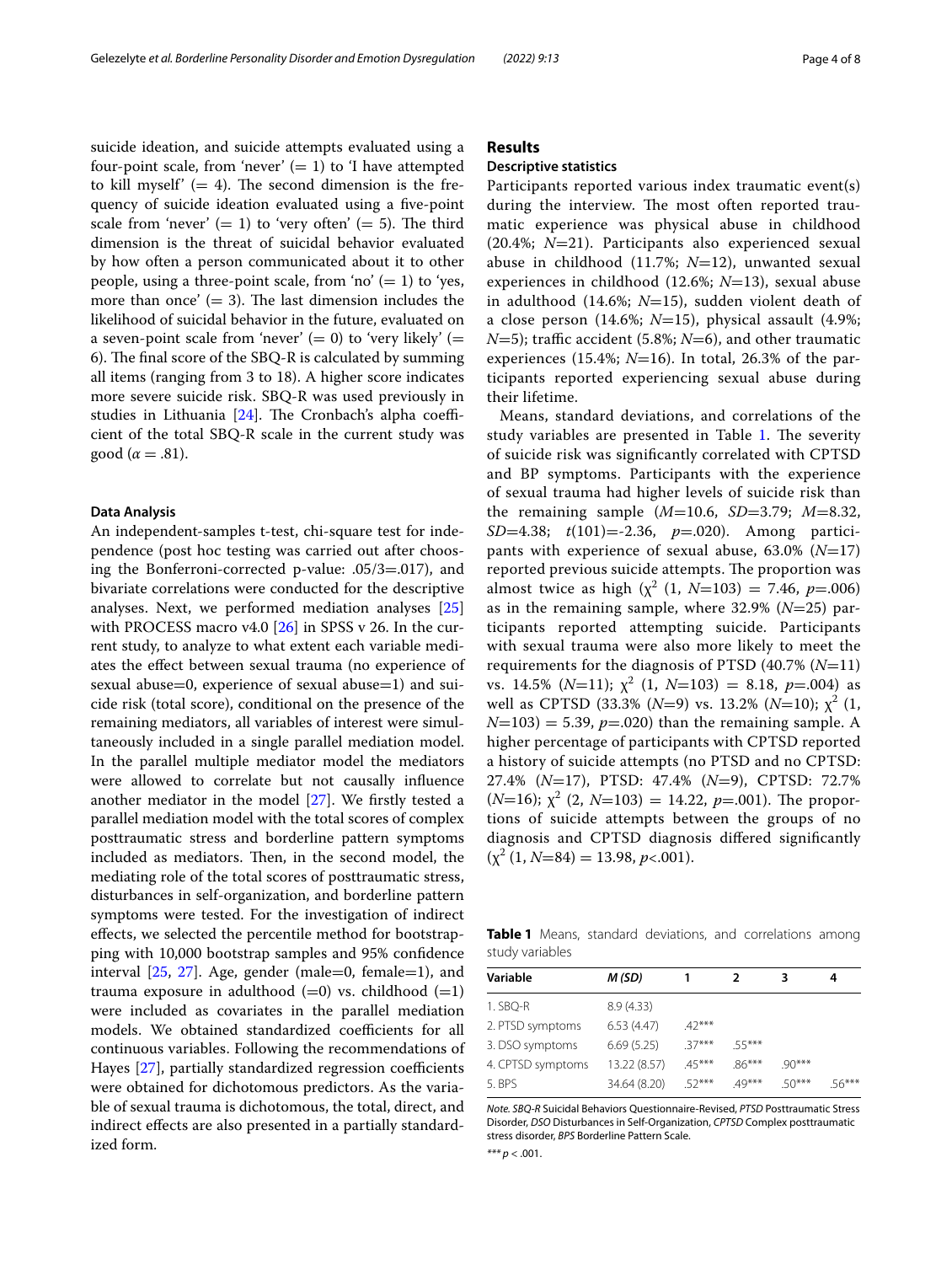## **Parallel mediation analyses**

# *Testing CPTSD and BP Symptoms as Mediators*

Firstly, the total sum scores of CPTSD and borderline pattern symptoms were simultaneously included as mediators of the relationship between experiencing sexual trauma and SBQ-R scores. The direct and total effects, as well as the path coefficients for the parallel mediation analysis, are shown in Fig. [1.](#page-4-0) Over onethird (38.31%) of the total variance in suicide risk was accounted for by sexual abuse, both proposed mediators and covariates  $(F[6, 96] = 9.93, p<.001)$ . The bootstrapping estimate revealed that indirect effects through the severity of complex posttraumatic stress (indirect  $= 0.19$ , 95% CI [0.008–0.440]) and borderline pattern symptoms  $(indirect = 0.20, 95\% CI [0.054–0.395])$  were statistically signifcant. Pairwise comparisons between the specifc indirect efects revealed that they are not statistically different from each other ( $\beta$  = -0.01, 95% CI [-0.321-0.300]). When accounting for the efects of both mediators, paths, and covariates in the model, sexual trauma was no longer a signifcant predictor of suicide risk.

Regarding the covariates in the model, more severe suicide ideation was associated with younger age ( $\beta$  = -0.24,  $p = .004$ ) and childhood trauma was associated with higher BP ( $\beta$  = 0.20,  $p$  = .048) symptom scores. The remaining relations were not statistically signifcant.

## *Testing PTSD, DSO, and BP Symptoms as Mediators*

Next, we wanted to test the parallel mediation model with PTSD and DSO symptom scores included separately. This time the sum scores of PTSD, DSO, and BP symptoms were included as mediators (see Fig. [2](#page-5-0)). Similarly, as in the previous model, 38.36% of the total variance in suicide risk was accounted for by sexual abuse, proposed mediators, and covariates (F[7, 95] = 8.44, *p*

<.001). In the current model, only BP symptoms were signifcantly associated with suicide risk. Relations with PTSD and DSO symptoms were no longer signifcant. The bootstrapping estimate revealed a significant indirect efect of sexual trauma, through the severity of borderline pattern symptoms, on suicide risk (indirect  $= 0.20, 95\%$ CI [0.054–0.396]). Indirect efects through PTSD (indirect = 0.08, 95% CI [-0.134–0.301]) and DSO (indirect = 0.10, 95% CI [-0.046–0.280]) symptoms were not signifcant. When accounting for the efects of all three mediators, paths, and covariates in the model, sexual trauma was no longer a signifcant predictor of suicidal risk.

Regarding the covariates in this model, more severe PTSD symptom scores ( $\beta$  = -0.19,  $p$  = .036) and suicide risk ( $\beta = -0.25$ ,  $p = .005$ ) were associated with younger age. Childhood trauma was associated with higher DSO (*β* = 0.22, *p* = .028) and BP (*β* = 0.20, *p* = .048) symptom scores. The remaining associations were not statistically signifcant.

# **Discussion**

The main aim of the current study was to investigate the mediating role of complex posttraumatic stress disorder (CPTSD) and borderline pattern (BP) symptoms for the association between sexual abuse and suicide risk. In a parallel mediation model, both CPTSD and BP symptoms mediated the association between sexual trauma and suicide risk, following adjustment for the covariates of age, gender, and whether the traumatic experience occurred in childhood or adulthood. When PTSD and DSO symptoms were included in the model separately, only the borderline pattern symptoms remained a signifcant mediator. We also found that a large proportion, nearly 73%, of participants with CPTSD reported previous suicide attempt(s).

<span id="page-4-0"></span>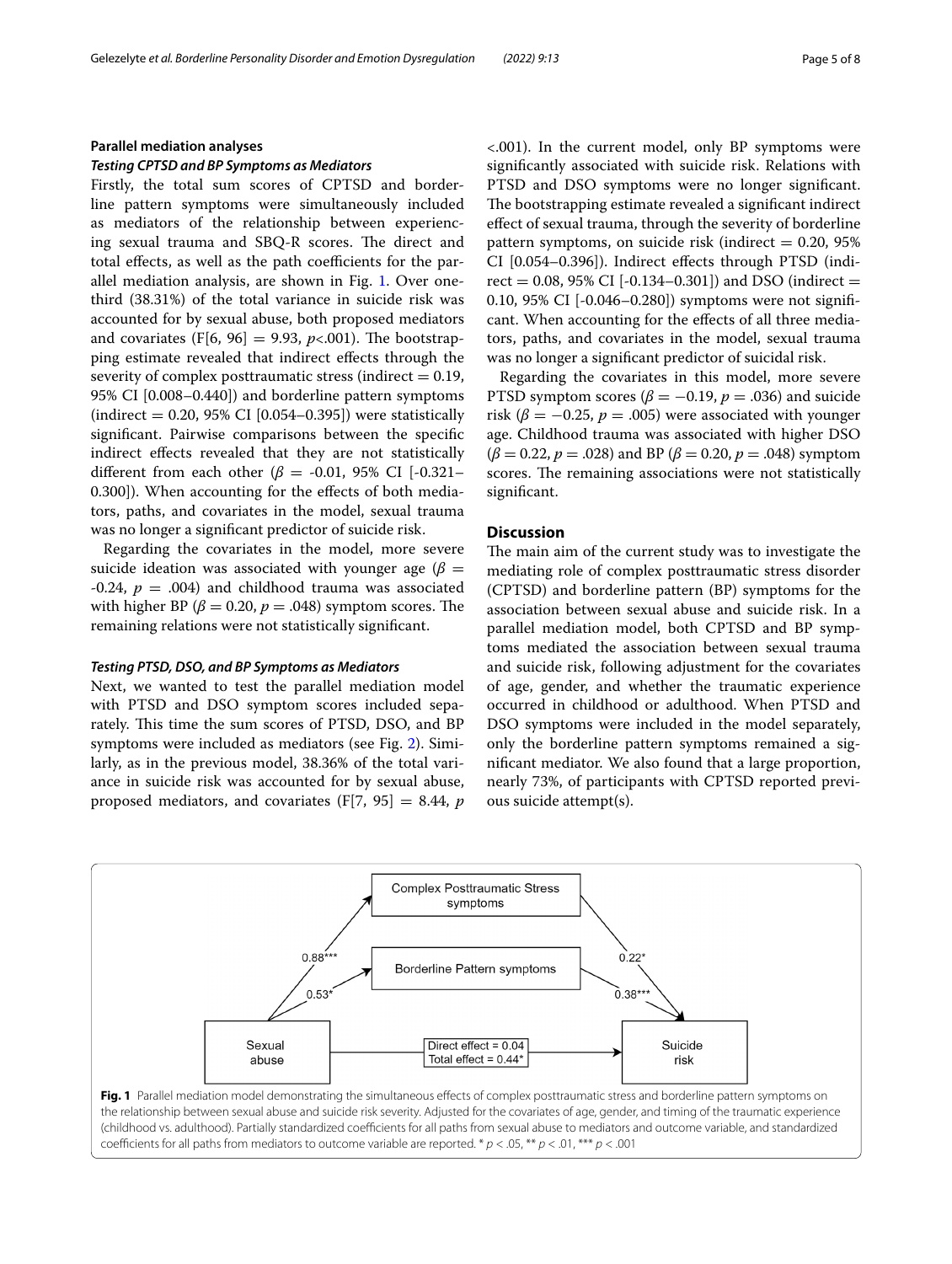

<span id="page-5-0"></span>The results of the current study are in line with previous research demonstrating the associations between sexual trauma, suicide risk, and borderline personality disorder [\[10,](#page-6-9) [19,](#page-7-4) [20](#page-7-5)]. However, in this study, we found that not only a borderline personality pattern but also complex posttraumatic stress symptoms were signifcant mediators of the association between sexual abuse and suicide risk. Some previous studies showed that suicidal behaviors were more characteristic of BPD than CPTSD [[7,](#page-6-6) [12\]](#page-6-11). However, our study reveals that for the victims of sexual abuse, the pathway to more severe suicide risk might also be formed through CPTSD symptoms. Our study also suggests that all complex PTSD symptoms are important for this mechanism. When PTSD and DSO symptoms were included in the model separately, the indirect effects were not significant anymore. This suggests that it is the combination of PTSD and DSO symptoms, rather than separate clusters of symptoms, which mediates the pathway from sexual trauma to suicide risk. In the current study, we also found very high rates of previous suicide attempts among participants with CPTSD. Other studies have shown that people with complex PTSD have a higher psychiatric burden than those with PTSD and those with no trauma-related diagnosis [[28,](#page-7-13) [29\]](#page-7-14). We already have evidence that PTSD is a risk factor for suicide ideation, suicide attempts, and deaths by suicide [[13–](#page-6-12)[15](#page-7-0)], but more complex consequences of traumatic experiences might lead to an even greater suicide risk. Further research is needed to understand these associations better.

In the current study, we used a semi-structured clinician-administered interview for the assessment of the ICD-11 complex posttraumatic stress disorder symptoms. To our knowledge, this is the frst study measuring the associations between sexual trauma, suicide risk, and complex posttraumatic stress with an in-depth interview constituted according to the ICD-11 CPTSD defnition. Diagnostic interviews are based on the judgment of a trained clinician having knowledge of the assessed phenomenon, and are considered the gold standard for PTSD assessment [\[30](#page-7-15)]. To our knowledge, the ITI is the only clinician assessed measure for ICD-11 PTSD and CPTSD that has been evaluated psychometrically [[22](#page-7-7)].

Some limitations of the study have to be taken into consideration. First of all, the sample size was relatively small. This could have affected the insignificant results of the second mediation model analysis via diferent PTSD and DSO symptom pathways. A larger sample could enable the analysis with more statistical power and generalizability. Furthermore, the sample was predominantly female. As a result, the fndings are primarily applicable to women. Moreover, the sample was self-referred and not representative of the general population or clinical samples. Also, borderline pattern symptoms were evaluated using a self-report measure. Structured clinical interviews could ensure a more in-depth and accurate clinical assessment of BPD symptoms [[30\]](#page-7-15). Furthermore, this was a cross-sectional study which is limited in determining causation. Longitudinal studies could enable more accurate causal analyses. Also, in the current study, we adjusted the analysis for the covariate of the timing of the sexual abuse (childhood vs. adulthood). However, it would be useful to separately evaluate the pathways from sexual abuse in childhood and later in life to suicide risk.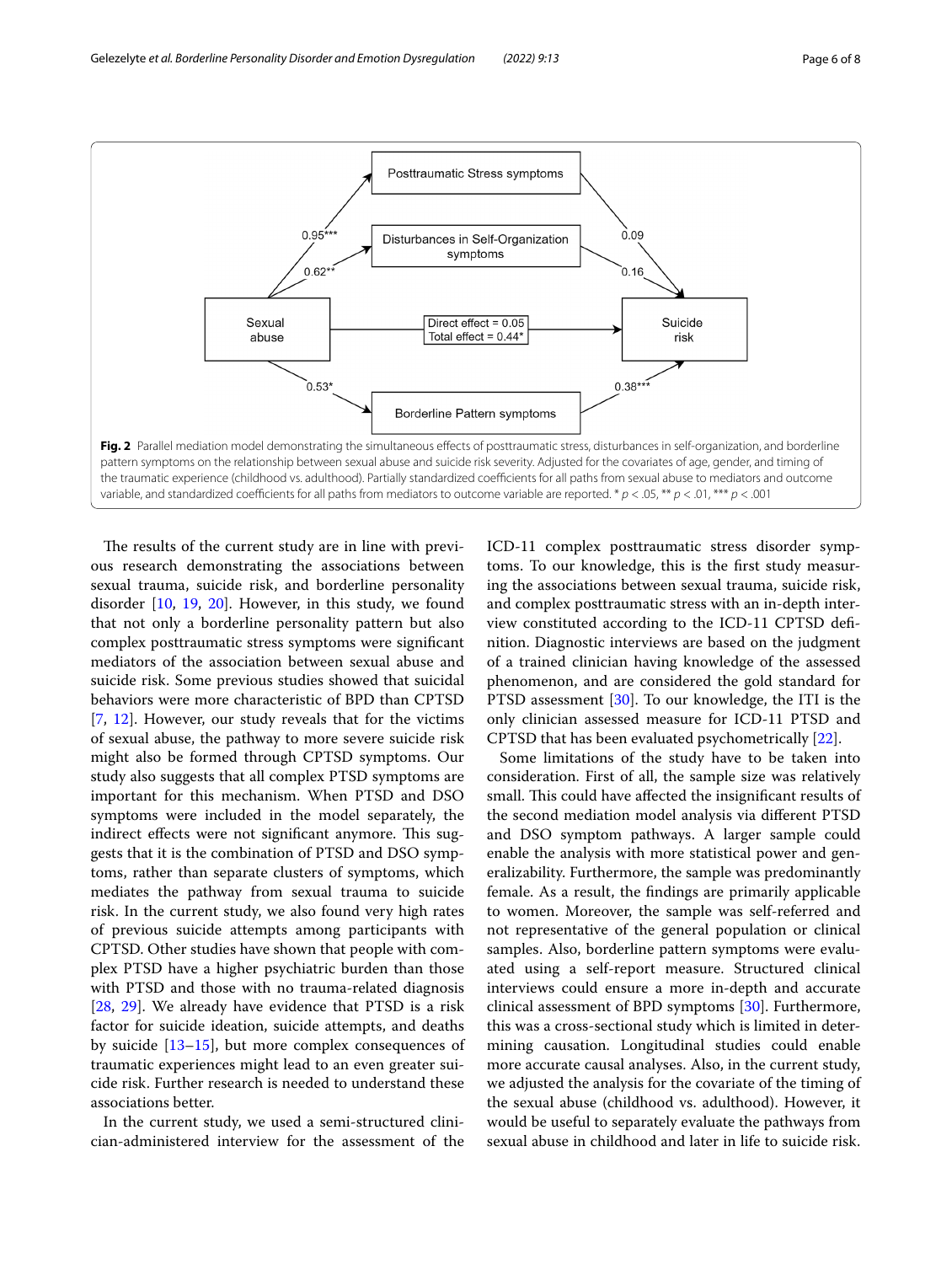For example, the results of the current analyses showed that childhood trauma was signifcantly associated with higher borderline pattern and disturbances in self-organization symptom scores. It might be important to additionally evaluate the role of other traumatic experiences in a person's life, too. Therefore, conducting similar studies using in-depth assessment tools in diferent larger samples is highly recommended.

# **Conclusions**

This is the first study exploring the mechanisms of the pathways between sexual abuse and suicide risk through the symptoms of complex posttraumatic stress and borderline personality pattern, using a valid semi-structured tool for the clinical assessment of CPTSD. The results of the study suggest that when providing interventions for the victims of sexual abuse, suicide risk has to be assessed and managed for individuals with CPTSD as well as with BP symptoms. Although the results of the current study should be seen in the light of the aforementioned limitations, we hope it encourages future investigation of suicide risk and complex posttraumatic stress disorder among samples with sexual abuse and other traumatic experiences.

#### **Abbreviations**

BP: Borderline pattern; CPTSD: Complex posttraumatic stress disorder; DSO: Disturbances in self-organization; ICD-11: International Classifcation of Diseases, 11<sup>th</sup> revision; ITI: International Trauma Interview; PTSD: Posttraumatic stress disorder.

#### **Acknowledgements**

Not applicable.

#### **Authors' contributions**

Authors OG, and EK designed the study. Authors OG, MK, AK, and EK recruited the participants and collected the data. Authors OG, MK, and AK conducted data analyses. Author OG prepared the frst draft of the manuscript. Authors MK, AK, NR, JB, and EK reviewed the manuscript. All authors approved the fnal version of the manuscript.

#### **Funding**

This study has received funding from the European Social Fund (project No 09.3.3-LMT-K-712-19-0048) under a grant agreement with the Research Council of Lithuania (LMTLT).

#### **Availability of data and materials**

The dataset of the current study is available from the corresponding author on reasonable request.

#### **Declarations**

#### **Ethics approval and consent to participate**

This study was approved by the Vilnius University Psychological Research Ethics Committee (16.01.2020, No. 33). All participants provided informed consent at the beginning of the online survey. After the participation, all participants were provided with individual feedback regarding their mental health and contact information of mental health services. Participants did not get any fnancial reward for their participation.

#### **Consent for publication**

Not applicable.

# **Competing interests**

The co-authors of the current publication have no confict of interest to disclose.

#### **Author details**

<sup>1</sup> Center for Psychotraumatology, Institute of Psychology, Vilnius University, M. K. Ciurlionio str. 29, Vilnius, Lithuania. <sup>2</sup> Division of Psychological Medicine and Clinical Neurosciences, Cardiff University School of Medicine, Cardiff, UK. <sup>3</sup> Psychology and Psychological Therapies Directorate, Cardiff & Vale University Health Board, Cardif, UK.

Received: 6 January 2022 Accepted: 16 March 2022 Published online: 12 April 2022

#### **References**

- <span id="page-6-0"></span>1. World Health Organization. ICD-11: International Classifcation of Diseases 11th Revision. 2018. Available from:<https://icd.who.int/en/>
- <span id="page-6-1"></span>2. Mulder RT. ICD-11 Personality Disorders: Utility and Implications of the New Model. Front Psychiatry. 2021;12:10–4. [https://doi.org/10.3389/fpsyt.](https://doi.org/10.3389/fpsyt.2021.655548) [2021.655548.](https://doi.org/10.3389/fpsyt.2021.655548)
- <span id="page-6-2"></span>3. Oltmanns JR, Widiger TA. Evaluating the assessment of the ICD-11 personality disorder diagnostic system. Psychol Assess. 2019;31(5):674–84. [https://doi.org/10.1037/pas0000693.](https://doi.org/10.1037/pas0000693)
- <span id="page-6-3"></span>4. Brewin CR. Complex post-traumatic stress disorder: a new diagnosis in ICD-11. BJPsych Adv. 2019;26(3):145–52. [https://doi.org/10.1192/bja.2019.](https://doi.org/10.1192/bja.2019.48) [48](https://doi.org/10.1192/bja.2019.48).
- <span id="page-6-4"></span>5. Ford JD, Courtois CA. Complex PTSD and borderline personality disorder. Borderline Personal Disord Emot Dysregul. 2021;8(1):1–21. [https://doi.](https://doi.org/10.1186/s40479-021-00155-9) [org/10.1186/s40479-021-00155-9](https://doi.org/10.1186/s40479-021-00155-9).
- <span id="page-6-5"></span>6. Knefel M, Tran US, Lueger-Schuster B. The association of posttraumatic stress disorder, complex posttraumatic stress disorder, and borderline personality disorder from a network analytical perspective. J Anxiety Disord. 2016;43:70–8.<https://doi.org/10.1016/j.janxdis.2016.09.002>.
- <span id="page-6-6"></span>7. Cloitre M, Garvert DW, Weiss B, Carlson EB, Bryant RA. Distinguishing PTSD, complex PTSD, and borderline personality disorder: A latent class analysis. Eur J Psychotraumatol. 2014:5. [https://doi.org/10.3402/ejpt.v5.](https://doi.org/10.3402/ejpt.v5.25097) [25097](https://doi.org/10.3402/ejpt.v5.25097).
- <span id="page-6-7"></span>8. Frost R, Hyland P, Shevlin M, Murphy J. Distinguishing Complex PTSD from Borderline Personality Disorder among individuals with a history of sexual trauma: A latent class analysis. Eur J Trauma Dissociation. 2020;4(1):100080.<https://doi.org/10.1016/j.ejtd.2018.08.004>.
- <span id="page-6-8"></span>9. Saraiya TC, Fitzpatrick S, Zumberg-Smith K, López-Castro T, Back SE, Hien DA. Social–Emotional Profles of PTSD, Complex PTSD, and Borderline Personality Disorder Among Racially and Ethnically Diverse Young Adults: A Latent Class Analysis. J Trauma Stress. 2021;34(1):56–68. [https://doi.org/](https://doi.org/10.1002/jts.22590) [10.1002/jts.22590.](https://doi.org/10.1002/jts.22590)
- <span id="page-6-9"></span>10. Winsper C, Lereya ST, Marwaha S, Thompson A, Eyden J, Singh SP. The aetiological and psychopathological validity of borderline personality disorder in youth: A systematic review and meta-analysis. Clin Psychol Rev. 2016;44:13–24.<https://doi.org/10.1016/j.cpr.2015.12.001>.
- <span id="page-6-10"></span>11. Maercker A. Development of the new CPTSD diagnosis for ICD-11. Borderline Personal Disord Emot Dysregul. 2021;8(1):21–4. [https://doi.org/10.](https://doi.org/10.1186/s40479-021-00148-8) [1186/s40479-021-00148-8.](https://doi.org/10.1186/s40479-021-00148-8)
- <span id="page-6-11"></span>12. Hyland P, Karatzias T, Shevlin M, Cloitre M. Examining the Discriminant Validity of Complex Posttraumatic Stress Disorder and Borderline Personality Disorder Symptoms: Results From a United Kingdom Population Sample. J Trauma Stress. 2019;32(6):855–63. [https://doi.org/10.1002/jts.](https://doi.org/10.1002/jts.22444) [22444](https://doi.org/10.1002/jts.22444).
- <span id="page-6-12"></span>13. Bentley KH, Franklin JC, Ribeiro JD, Kleiman EM, Fox KR, Nock MK. Anxiety and its disorders as risk factors for suicidal thoughts and behaviors: A meta-analytic review. Clin Psychol Rev. 2016;43:30–46. [https://doi.org/10.](https://doi.org/10.1016/j.cpr.2015.11.008) [1016/j.cpr.2015.11.008](https://doi.org/10.1016/j.cpr.2015.11.008).
- 14. Fox V, Dalman C, Dal H, Hollander AC, Kirkbride JB, Pitman A. Suicide risk in people with post-traumatic stress disorder: A cohort study of 3.1 million people in Sweden. J Afect Disord. 2021;279:609–16. [https://doi.org/](https://doi.org/10.1016/j.jad.2020.10.009) [10.1016/j.jad.2020.10.009](https://doi.org/10.1016/j.jad.2020.10.009).